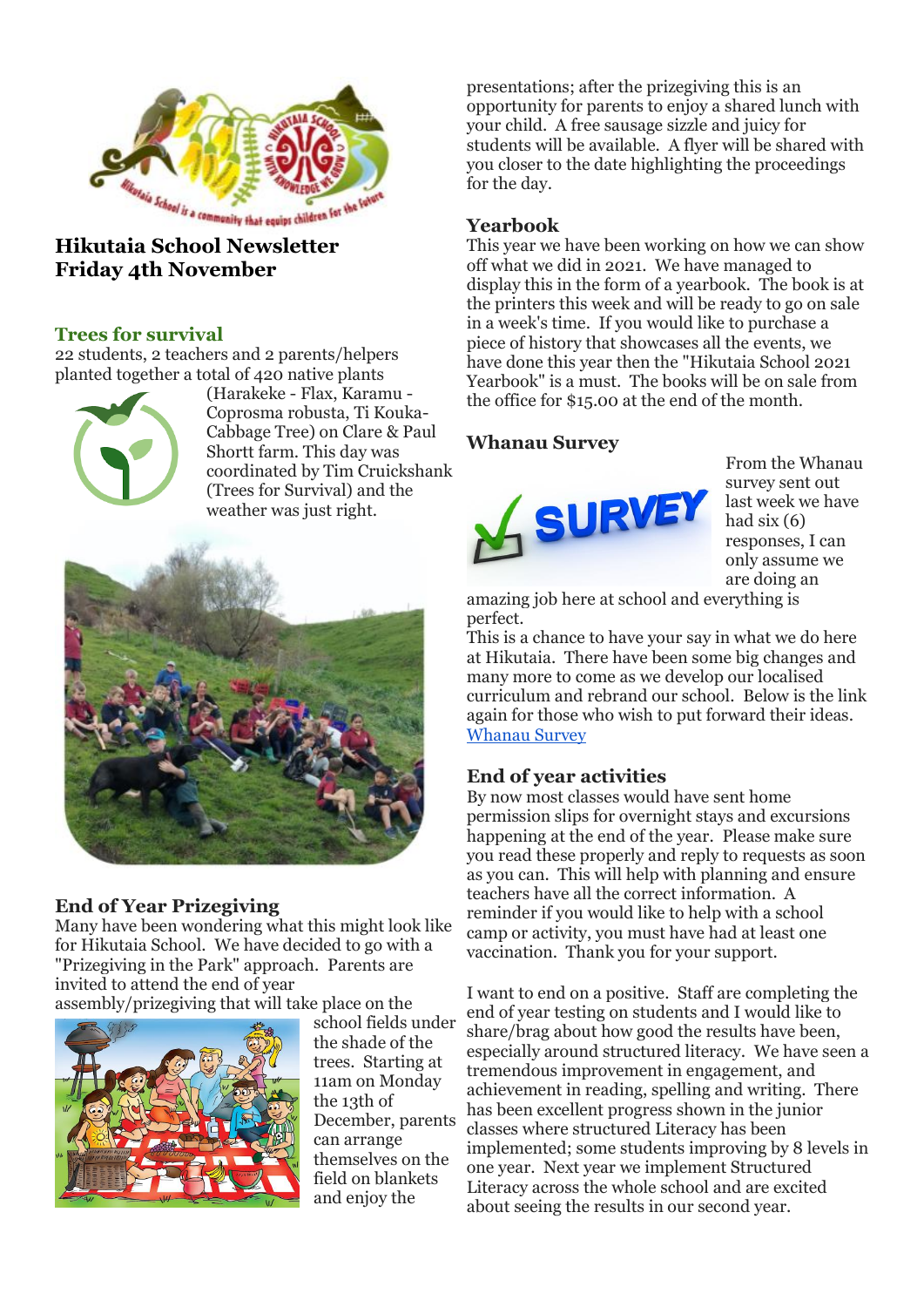# **Covid & Vaccinations.**

*Below is information in regards to the Covid/Vaccinations & face mask wearing.*

This special announcement is related to Covid-19 and vaccinations and what it means for our school. Many of you may have questions about the mandate for schools with regard to vaccinations for staff and parents being at school. I can inform you that Hikutaia School complies with the government's mandate. Below I have added the requirements sent from the Ministry of Education and the Ministry of Health with regard to the Public Health Order and what it means for Hikutaia School staff, parents, and the wider community.

*The table below explains the requirements set out by the ministry with regard to being vaccinated.*

| <b>Type of role</b>                                                                                                                                                            | Are they required to be<br>vaccinated under the<br><b>Public Health Order?</b>                                                                                                                 |                                                                                                                                                                                                                                                                                           |  |
|--------------------------------------------------------------------------------------------------------------------------------------------------------------------------------|------------------------------------------------------------------------------------------------------------------------------------------------------------------------------------------------|-------------------------------------------------------------------------------------------------------------------------------------------------------------------------------------------------------------------------------------------------------------------------------------------|--|
| Teachers, teacher<br>aides, principals,<br>administration staff,<br>caretakers, cooks                                                                                          | Yes. These staff are required<br>to be vaccinated as they may<br>have contact with children or<br>students and/or will be present<br>at a time when children and<br>students are also present. |                                                                                                                                                                                                                                                                                           |  |
| Parents, caregivers or<br>volunteers at an<br>education outside the<br>classroom (EOTC),<br>learning experiences<br>outside the classroom<br>(LEOTC) programme<br>or excursion |                                                                                                                                                                                                | Yes. These people are<br>required to be vaccinated<br>because these people are<br>carrying out work (unpaid)<br>at or for a school or hostel<br>and they may have contact<br>with children or students or<br>will be present at a time<br>when children and students<br>are also present. |  |
| Parents/caregivers<br>dropping off, picking up, or<br>settling children at a school<br>or kura                                                                                 |                                                                                                                                                                                                | No. As the Order only<br>applies to workers and<br>volunteers, not people<br>who are visiting the<br>school.                                                                                                                                                                              |  |
| Parents or caregivers<br>attending meetings or<br>events on site (for<br>example, parent-teacher<br>interviews)                                                                |                                                                                                                                                                                                | No. As the Order only<br>applies to workers and<br>volunteers, not people<br>who are visiting the<br>school or hostel.                                                                                                                                                                    |  |

| <b>Type of role</b>      | Are they required to<br>be vaccinated under<br>the Public Health<br>Order? |
|--------------------------|----------------------------------------------------------------------------|
| General public using     | No. The requirement to                                                     |
| school facilities after  | be vaccinated only                                                         |
| hours (for example,      | applies to workers and                                                     |
| playground, school pool) | volunteers.                                                                |

#### **What it means for Hikutaia. Parents**

- Parents who are helping with school camps, transport, assisting in the classroom, helping with school lunches **MUST** have their first vaccination before the 15th of November to be able to still be on-site to help.
- Parents who are visiting the school for meetings, picking up their children, or seeing a teacher **DO NOT** have to be vaccinated.
- We ask that all visitors to the school wear a face covering **(this is an expectation for all alert levels when people are out and about).**

This is a directive set by the government that we must adhere to. If you have any questions about the requirements at school, please contact me and I can clarify for you. Please do not be offended if our staff ask your vaccination status for camps etc.

Again I want to thank you for your support and understanding as we navigate through this challenging time.

# **Hikutaia School Fishing Competition**



Those wishing to enter the Fishing Competition please click on the link on the School facebook page or the link below. Tickets are purchased online, link below. [https://docs.google.com/forms/d/e/1FAIpQLSe19jA](https://docs.google.com/forms/d/e/1FAIpQLSe19jAgcbYO3Z3hLD4idALBNOcoMIDurauwv-R9k6wtbRr1UQ/viewform?embedded=true&fbclid=IwAR1yZ4-h45rNpqgiFT3Pe63v2ajSEU0t1N9wLqKPRACt8MboK4WNjcpRWx0) [gcbYO3Z3hLD4idALBNOcoMIDurauwv-](https://docs.google.com/forms/d/e/1FAIpQLSe19jAgcbYO3Z3hLD4idALBNOcoMIDurauwv-R9k6wtbRr1UQ/viewform?embedded=true&fbclid=IwAR1yZ4-h45rNpqgiFT3Pe63v2ajSEU0t1N9wLqKPRACt8MboK4WNjcpRWx0)[R9k6wtbRr1UQ/viewform?embedded=true&fbclid=I](https://docs.google.com/forms/d/e/1FAIpQLSe19jAgcbYO3Z3hLD4idALBNOcoMIDurauwv-R9k6wtbRr1UQ/viewform?embedded=true&fbclid=IwAR1yZ4-h45rNpqgiFT3Pe63v2ajSEU0t1N9wLqKPRACt8MboK4WNjcpRWx0) [wAR1yZ4](https://docs.google.com/forms/d/e/1FAIpQLSe19jAgcbYO3Z3hLD4idALBNOcoMIDurauwv-R9k6wtbRr1UQ/viewform?embedded=true&fbclid=IwAR1yZ4-h45rNpqgiFT3Pe63v2ajSEU0t1N9wLqKPRACt8MboK4WNjcpRWx0) [h45rNpqgiFT3Pe63v2ajSEU0t1N9wLqKPRACt8Mbo](https://docs.google.com/forms/d/e/1FAIpQLSe19jAgcbYO3Z3hLD4idALBNOcoMIDurauwv-R9k6wtbRr1UQ/viewform?embedded=true&fbclid=IwAR1yZ4-h45rNpqgiFT3Pe63v2ajSEU0t1N9wLqKPRACt8MboK4WNjcpRWx0) [K4WNjcpRWx0](https://docs.google.com/forms/d/e/1FAIpQLSe19jAgcbYO3Z3hLD4idALBNOcoMIDurauwv-R9k6wtbRr1UQ/viewform?embedded=true&fbclid=IwAR1yZ4-h45rNpqgiFT3Pe63v2ajSEU0t1N9wLqKPRACt8MboK4WNjcpRWx0)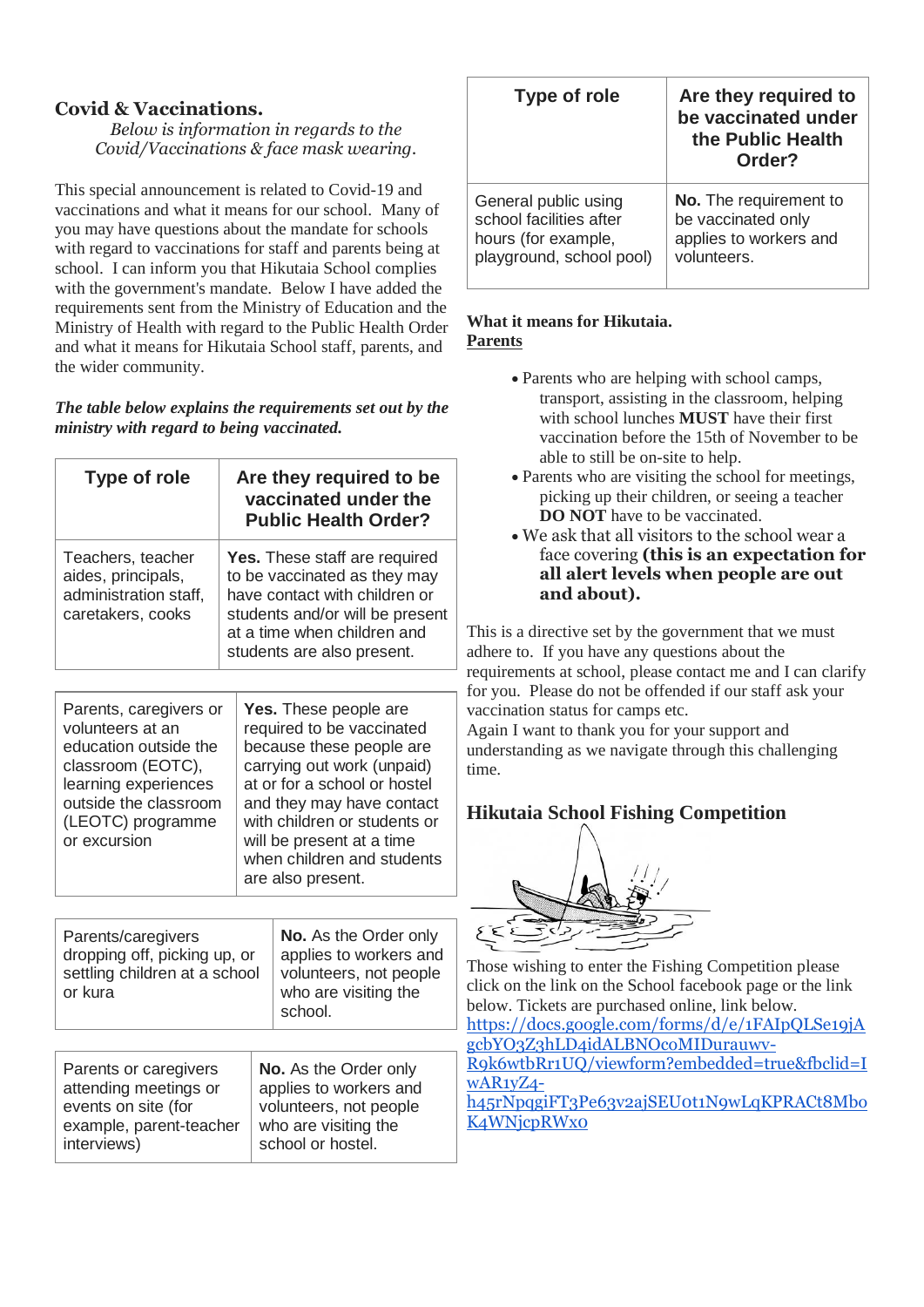# **School Uniform**

We still have uniforms available for purchase, so if you are wishing to top up for next year please note that the uniform days are **Monday, Tuesday and Wednesday mornings only from 9.00 a.m.** and the last day to purchase will be the **3rd December 2021.**

An order has been placed to Kukri and we are expecting the supply to arrive in time for the start of School 2022.

# **HERO**



It is pleasing to hear that most parents are engaging with HERO and responding to requests from staff where needed and in a timely manner. It is very hard to organise events if we



don't get approval or relevant information from parents. Again if you cannot access HERO please let me know and we can help.

#### **A new Kupu hou (Māori Word)** to learn at your

leisure with your child/ren. It

will carry a classification depending on how it functions within the example sentences provided - have fun.



**pahi - bus** *I haere mai au mā runga pahi. (I came by bus). He pōturi te pahi, engari he ngāwari te* 

*utu. (The bus is slow but it's inexpensive). He tawhito te pahi nei. (This bus is old).*



Saturday 27th - Sunday 28th - Hikutaia School Fishing competition.



Friday 3rd - Year 8 Celebration Day Monday 6th - Reports out to parents Monday 13th - Final Assembly - end of year presentations.

Tuesday 14th - Last Day of Term 4 - 12.00 p.m. Wednesday 15th - Teacher Only Day.



Tuesday 8th - Start of Term 1 2022